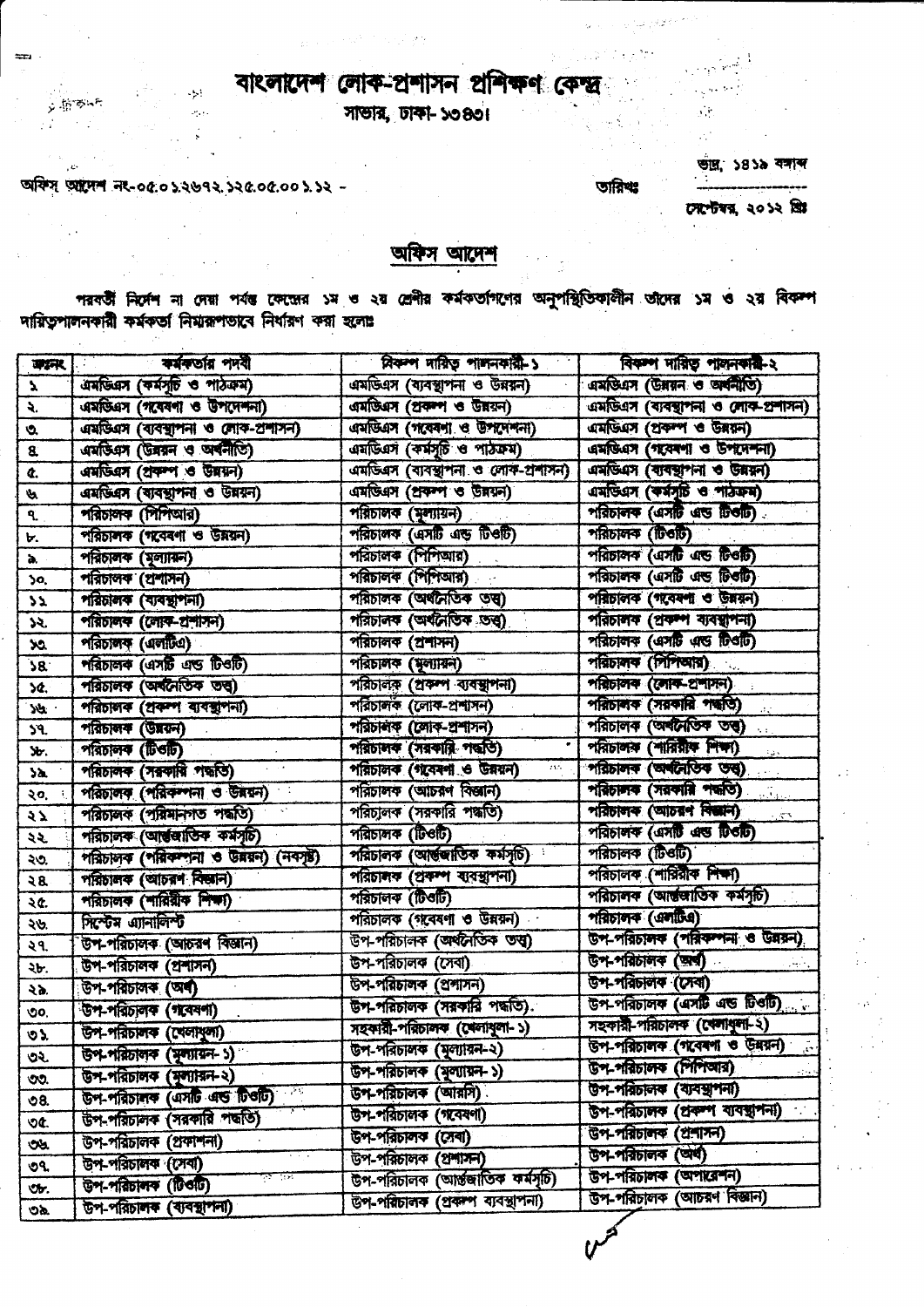|                               | কৰ্মকতার পদবী<br>উপ-পরিচালক (অর্থনৈতিক ত্রুত্র) আদি কার্য                                   | নিকল দায়িত প্ৰাৰম্ভয়ী আৰু<br>ডিপ-পরিচালক (পরিকল্পনা ও উন্নয়ন)                                                                                                                                                                                                       | বিকল দায়িত পালনকারী-২                                                                                                                                                                                                                                     |
|-------------------------------|---------------------------------------------------------------------------------------------|------------------------------------------------------------------------------------------------------------------------------------------------------------------------------------------------------------------------------------------------------------------------|------------------------------------------------------------------------------------------------------------------------------------------------------------------------------------------------------------------------------------------------------------|
| 8०,∘                          | উপ-পরিচালক (পরিকন্পনা ও উন্নয়ন).                                                           |                                                                                                                                                                                                                                                                        | উপ-পরিচালক (পরিমানগত পদ্ধতি)                                                                                                                                                                                                                               |
| $8\lambda$                    | উপ-পরিচালক (এমআইএস)                                                                         | উপ-প্ৰৱিচালক (পৰিমাণগত বিশ্লেষণ)                                                                                                                                                                                                                                       | উপ-পরিচালক (গবেষণা)                                                                                                                                                                                                                                        |
| 82.                           |                                                                                             | গ্রোগ্রামার                                                                                                                                                                                                                                                            | এ্যাসিস্ট্যান্ট সিস্টেমস এনালিস্ট                                                                                                                                                                                                                          |
| 80.                           | উপ-পরিচালক (পিপিআর)                                                                         | উপ-পরিচালক (গবেষণা ও উন্নয়ন)                                                                                                                                                                                                                                          | উপ-পরিচালক (এসটি এছ টিওটি)                                                                                                                                                                                                                                 |
| 88.                           | উপ-পরিচালক (পরিমানগত পদ্ধতি)                                                                | উপ-পরিচালক (এসটি এন্ড টিওটি) নকর                                                                                                                                                                                                                                       | উপ-পরিচালক (প্রকাশনা)                                                                                                                                                                                                                                      |
| 8¢.                           | উপ-পরিচালক (আরসি)                                                                           | উপ-পরিচালক (পরিমানগত পদ্ধতি)                                                                                                                                                                                                                                           | উপ-পরিচালক (সরকারী পদ্ধতি)                                                                                                                                                                                                                                 |
| 85.                           | উপ-পরিচালক (আর্ন্তজাতিক কর্মসূচি)                                                           | উপ-পরিচালক (টিওটি)                                                                                                                                                                                                                                                     | উপ-পরিচালক (পরিকম্পনা ও উন্নয়ন)                                                                                                                                                                                                                           |
| 89.7                          | উপ-পরিচালক (অপারেশন)                                                                        | উপ-পরিচালক (লোক-প্রশাসন)                                                                                                                                                                                                                                               | উপ-পরিচালক (টিওটি)                                                                                                                                                                                                                                         |
| $8b$ .                        | উপ-পরিচালক (পরিকম্পনা ও উন্নয়ন) <sup>1498</sup> ার্শ উপ-পরিচালক (সরকারি পদ্ধতি)<br>নবসৃষ্ট |                                                                                                                                                                                                                                                                        | উপ-পরিচালক (লোক-প্রশাসন)<br>the start of the property of the control of the control of the control of the control of the control of the control of the control of the control of the control of the control of the control of the control of the control o |
| 8৯.                           | উপ-পরিচালক (লোক-প্রশাসন) করা সামা                                                           | উপ-পরিচালক (অর্থনৈতিক তত্ত্ব)<br>√ં″ગે.                                                                                                                                                                                                                                | উপ-পরিচালক (আচরণ বিজ্ঞান)                                                                                                                                                                                                                                  |
| $\alpha$ $\sim$               | উপ-পরিচালক (প্রকর্মণ ব্যবস্থাপনা)                                                           | উপ-পরিচালক (আচরণ বিজ্ঞান)                                                                                                                                                                                                                                              | উপ-পরিচালক (অর্থনৈতিক তত্ত)                                                                                                                                                                                                                                |
| Q 5.                          | উপ-পরিচালক (আরপিএটিসি, ঢাকা)                                                                | উপ-পরিচালক (আরসি)<br>$\frac{1}{2}$                                                                                                                                                                                                                                     | উপ-পরিচালক, (এসটি এন্ড টিওটি)                                                                                                                                                                                                                              |
| $Q \geqslant 1$               | উপ-পরিচালক (আরপিএটিসি, রাজশাহী)                                                             |                                                                                                                                                                                                                                                                        | 医心室缓慢                                                                                                                                                                                                                                                      |
| $\alpha$ .                    | উপ-পরিচালক (আরপিএটিসি, চট্টগ্রাম)                                                           |                                                                                                                                                                                                                                                                        | <u>agusta de</u>                                                                                                                                                                                                                                           |
|                               | উপ-পরিচালক (আরপিএটিসি, খুলনা)                                                               | 2. 継ぎさむ                                                                                                                                                                                                                                                                | <b>STANDARD CAP</b>                                                                                                                                                                                                                                        |
| 48.1                          | উৰ্থতন গবেষণা কৰ্মকতা-১                                                                     | উৰ্ধতন গবেষণা কৰ্মকতা-২                                                                                                                                                                                                                                                | গবেষণা কৰ্মকৰ্তা-১                                                                                                                                                                                                                                         |
| <b>dair</b>                   |                                                                                             |                                                                                                                                                                                                                                                                        |                                                                                                                                                                                                                                                            |
| $d\mathfrak{B}$               | উন্নতন গবেষণা কৰ্মকতা-২ বিভিন্ন                                                             | উধুতন গবেষণা কৰ্মকৰ্তা-১                                                                                                                                                                                                                                               | গবেষণা কমকতা- ১                                                                                                                                                                                                                                            |
| $\alpha$ 9,                   | क्रिडिटिय व्यक्तिगांव- २ - क्रिकेटी करके                                                    | ৰমডিকেল অফিসার-২                                                                                                                                                                                                                                                       | মেডিকেল অফিসার-৩                                                                                                                                                                                                                                           |
| $a_{\mathbf{b}}$ .            | মেডিকেল অফিসার-২                                                                            | মেডিকেল অফিসার-৩                                                                                                                                                                                                                                                       | মেডিকেল অফিসার-১                                                                                                                                                                                                                                           |
| $C$ in $\mathbb{R}^n$         | মেডিকেল অফিসার-৩                                                                            | মেডিকেল অফিসার-১                                                                                                                                                                                                                                                       | মেডিকেল অফিয়ার-২                                                                                                                                                                                                                                          |
| $\mathbf{v}$ o,               | গ্রস্থাগারিক (এডিআর) কা<br>躁动的                                                              | গু ছাগারিক (উকুমেন্টেশন)                                                                                                                                                                                                                                               | সহকারী পরিচালক (স্তুকুমেণ্টেশন)                                                                                                                                                                                                                            |
| $\mathcal{B}$                 | গ্রন্থাগারিক (ডকুমেন্টেশন) স                                                                | গ্রন্থাগারিক (এডিআর)                                                                                                                                                                                                                                                   | সহকারী পরিচালক (এডিআর)                                                                                                                                                                                                                                     |
| ৬২.                           | C21211117                                                                                   | আসিস্ট্যান্ট সিস্টেমস এনালিস্ট                                                                                                                                                                                                                                         | উপ-পরিচালক (এমআইএস)                                                                                                                                                                                                                                        |
| $\psi$                        | <u>এয়সিম্ট্যাণ্ট সিম্টেমস এনালিম্ট :</u>                                                   | শ্ৰেগ্ৰামার শিক্ষা                                                                                                                                                                                                                                                     | গ্ৰন্থাগানিক (এভিআর)                                                                                                                                                                                                                                       |
| 98                            | শিএস টু রেষ্টর ক্ষেত্রত বি                                                                  | সহকারী পরিচালক (প্রটোকল ও<br>জনসংযোগ)                                                                                                                                                                                                                                  | সহকারী পরিচালক (সাধারণ)<br><u> DE STELLANDEN LA</u>                                                                                                                                                                                                        |
| 30<                           | সহকারী পরিচালক (কর্মী-প্রশাসন)                                                              | সহকারী পরিচালক (সাধারণ)                                                                                                                                                                                                                                                | সহকারী পরিচালক (বাজেট ও হিসাব)                                                                                                                                                                                                                             |
| َحِلِي                        | সহকাৰী পৰিচালক (সাধারণ)                                                                     | সহকারী পরিচালক (কর্মী-প্রশাসন) –                                                                                                                                                                                                                                       | ্সহকারী পরিচালক (বাজেট ও হিসাব)                                                                                                                                                                                                                            |
| 39.1                          | সহকারী পরিচালক (লজিষ্টিকস)                                                                  | সহকারী পরিচালক (ভরমিটরী)                                                                                                                                                                                                                                               | সহকারী প্রকৌশলী                                                                                                                                                                                                                                            |
|                               | সহকারী পরিচালক (বাজেট ও হিসাব)                                                              | সহকারী পরিচালক (কর্মী-প্রশাসন) –                                                                                                                                                                                                                                       | সহকারী পরিচালক (লাজিষ্টিকস) করা                                                                                                                                                                                                                            |
| $b$ r.                        | সহকারী পরিচালক (ক্রয় ও ডাডার)                                                              | সহকারী পরিচালক (বাজেট ও হিসাব)                                                                                                                                                                                                                                         | সহকারী পরিচালক (সাধারণ) সহকার                                                                                                                                                                                                                              |
| ৬৯.                           | সহকাৰী পৰিচালক (প্ৰটোকল ও জনসংযোগ)                                                          | সহকারী পরিচালক (লভিষ্টিকস)                                                                                                                                                                                                                                             | সহকারী পরিচালক (ডরমিটরী) স                                                                                                                                                                                                                                 |
| 90.225                        |                                                                                             | সহকারী পরিচালক (কর্মসূচি)                                                                                                                                                                                                                                              | সহকারী পরিচালক (আরসি) বিজয়                                                                                                                                                                                                                                |
| $9.5$ and                     | সহকারী পরিচালক (পিএন্ডডি)                                                                   | সহকারী পরিচালক (কর্মচারী প্রশিক্ষণ)                                                                                                                                                                                                                                    | সহকারী পরিচালক (প্রবিক্ষক প্রশিক্ষণ)                                                                                                                                                                                                                       |
| 32.56                         | সহকারী পরিচালক (আরসি)                                                                       | সহকারী পরিচালক (সাকুলেশন)                                                                                                                                                                                                                                              | সঙ্কারী পরিচালক (কর্মচারী প্রশিক্ষণ)                                                                                                                                                                                                                       |
| . ೧೨                          | সহকারী পরিচালক (লোক-প্রশাসন)                                                                |                                                                                                                                                                                                                                                                        | সহকারী পরিচালক (রুর্মচারী স্থশিক্ষণ)                                                                                                                                                                                                                       |
| 98.                           | সহকারী পরিচালক (কর্মসূচি)<br>h,                                                             | সহকারী পরিচালক (আয়লিক কেন্দ্র)                                                                                                                                                                                                                                        |                                                                                                                                                                                                                                                            |
| $\mathfrak{A} \mathfrak{C}$ . | সহকারী পরিচালক (উন্ময়ন)                                                                    | সহকারী পরিচালক (কর্মসূচি)                                                                                                                                                                                                                                              | সহকারী শরিচালক (প্রটোকল ও<br><b>জনসংযোগ) ভাষা</b> বিশেষ আ                                                                                                                                                                                                  |
| $98 -$                        | -সহকারী পরিচালক (ডরমিটরী)                                                                   | সহকারী পরিচালক (প্রটোকল ও<br>জনসংযোগ) কৰা                                                                                                                                                                                                                              | সহকারী পরিচালক (সাধারণ)                                                                                                                                                                                                                                    |
| 99.71                         | সহকারী পরিচালক (আন্তজাতিক কর্মসূচি)                                                         | সহকারী পরিচালক (অপারেশন)                                                                                                                                                                                                                                               | সহকারী পরিচালক (ঝুসটি), কালি                                                                                                                                                                                                                               |
| ,ԳԵ, ⊸⊹                       | সহকায়ী পুরিচালক (আপারেশন)<br><u>mathematics</u>                                            | সহকারী পরিচালক (আর্ন্তগাতিক—<br>कांश् <b>ठि) अस्ति संस्थान</b>                                                                                                                                                                                                         | সহকারী পরিচালক (অশারেশন)                                                                                                                                                                                                                                   |
| $3 -$                         | si<br>Si<br>সহকারী পরিচালক (এসটি)                                                           | সূহকারী পরিচালক (বাবস্থাপনা) এ<br>The company of the th                                                                                                                                                                                                                | সহকারী পরিচালক (আন্তও্যাতিক্<br>$\overline{(\mathcal{A},\mathcal{B})}$ , and $\overline{(\mathcal{A},\mathcal{B})}$ , and $\overline{(\mathcal{A},\mathcal{B})}$                                                                                           |
|                               | <u> De Nichart (1988)</u><br>সহকারী পরিচালক (বাবস্থাপনা)<br>$\sim 35$                       | সহকারী পরিচালক (এসটি) বিভিন্ন                                                                                                                                                                                                                                          | সহকারী পরিচাপক (বানস্থাগনা)                                                                                                                                                                                                                                |
| ৮০.                           |                                                                                             | সহকারী পরিচালক (সার্শ্রুলেশন)                                                                                                                                                                                                                                          | সহকাৰী পৰিচালক (অভিওতিজ্যাল ও                                                                                                                                                                                                                              |
| سبرج وا                       | সহকারী পরিচালক (ডুকুমেন্টেশন)<br>$\mathcal{Z}$                                              |                                                                                                                                                                                                                                                                        | गुन: सूत्रणी कारण कर कर                                                                                                                                                                                                                                    |
| $b.8 -$                       | সহকাৰী পৰিচালক (অভিওডিজুমাল ও পুনঃ মূদণ)                                                    | সহকারী পরিচালক (ডকুমেন্টেশন)                                                                                                                                                                                                                                           | সহকারী পরিচালক (সার্কুলেশন)                                                                                                                                                                                                                                |
| biJ.                          | সহকারী পরিচালক (সার্বুলেশন)                                                                 | সহকারী পরিচালক (অভিওডিজুয়াল ও<br><b>Arts appear to the company of the company of the company of the company of the company of the company of the company of the company of the company of the company of the company of the company of the company of the company</b> | সহকারী পরিচালক (ডবুসেন্টেশন)                                                                                                                                                                                                                               |

È

 $\begin{split} \mathcal{R}^{(1)}_{\text{R}}(\mathbf{r}_{\text{R}}^{(1)}) & \mathcal{L}_{\text{R}}^{(1)}(\mathbf{r}_{\text{R}}^{(2)}) \\ & \mathcal{L}_{\text{R}}^{(1)}(\mathbf{r}_{\text{R}}^{(2)}) & \mathcal{L}_{\text{R}}^{(2)}(\mathbf{r}_{\text{R}}^{(2)}) \end{split}$ 

 $\mathcal{L}_{\text{G}}$ 

 $\sum_{i=1}^{n-1}$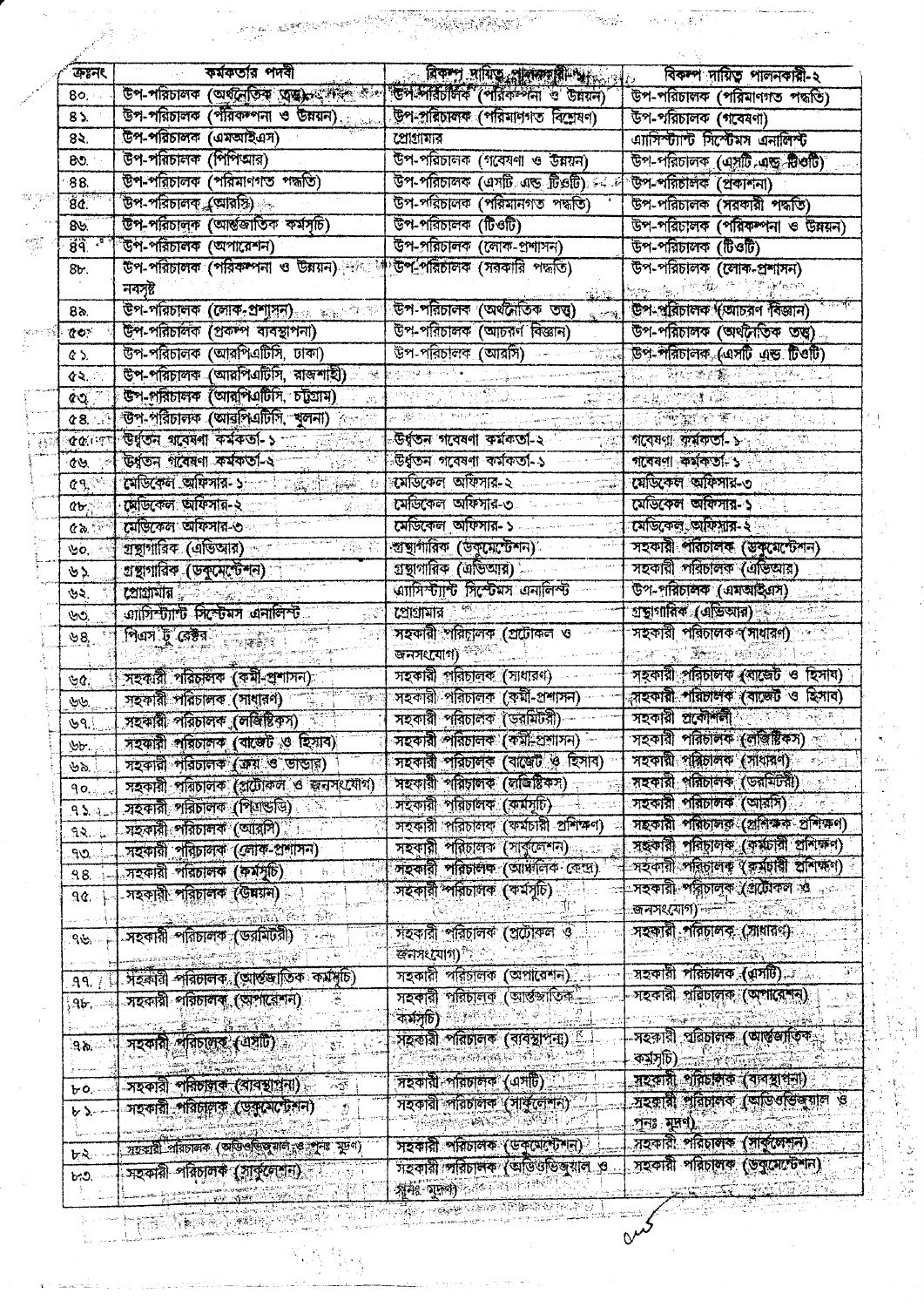| ंकरूनर            | <b>Excellent District Contract of the Second Contract of the Second Contract of the Second Contract of the Second Contract of the Second Contract of the Second Contract of the Second Contract of the Second Contract of the Se</b> | <sup>া</sup> বিকল দায়িত পালনকারী ১ <sup>৩০০</sup> স | বিকল দায়িত পালনকারী-২                   |
|-------------------|--------------------------------------------------------------------------------------------------------------------------------------------------------------------------------------------------------------------------------------|------------------------------------------------------|------------------------------------------|
| b8                | সহকারী পরিচালক (অর্থনৈতিক তত্ত্ব-১)                                                                                                                                                                                                  | সহকারী পরিচালক (অর্থনীতি-২) করা                      | সহকারী পরিচালক (সাধারণ)                  |
| ৮৫.               | সহকারী পরিচালক (অর্থনৈতিক তত্ব-২)                                                                                                                                                                                                    | সহকারী পরিচালক (অর্থনীতি-১)                          | সহকারী পরিচালক (সাধারণ)                  |
| bV.               | সহকারী পরিচালক (টিওটি)                                                                                                                                                                                                               | সহকারী পরিচালক (লোক-প্রশাসন)                         | সহকারী পরিচালক (রেকর্ড)                  |
| ৮৭                | সহকারী পরিচালক (লোক-প্রশাসন)                                                                                                                                                                                                         | সহকারী পরিচালক (টিওটি)                               | সহকারী পরিচালক (লোক-প্রশাসন)             |
| bb.               | সহকারী পরিচালক (রেকর্ড)                                                                                                                                                                                                              | সহকারী পরিচালক (এসটি)                                | সহকারী পরিচালক (টিওটি)                   |
| ৮৯                | সহকারী প্রকৌশলী-১                                                                                                                                                                                                                    | সহকারী পরিচালক (লজিষ্টিকস)                           | সহকারী পরিচালক (ডরমিটরী)                 |
| Ъo.               | সহকারী প্রকৌশলী-২                                                                                                                                                                                                                    | সহকারী পরিচালক (ডরমিটরী)                             | সহকারী পরিচালক (লজিষ্টিকস)               |
| $\mathbf{z}$      | সহকারী-পরিচালক (খেলাধুলা-১)                                                                                                                                                                                                          | সহকারী-পরিচালক (খেলাধুলা-২)                          | সহকারী-পরিচালক (খেলাবুলা-৩)              |
| ১২                | সহকারী-পরিচালক (খেলাধুলা-২)                                                                                                                                                                                                          | সহকারী-পরিচালক (খেলাধুলা-১)                          | সহকারী-পরিচালক (খেলাধুলা-৪)              |
| æo.               | সহকারী-পরিচালক (খেলাধুলা-৩)                                                                                                                                                                                                          | সহকারী-পরিচালক (খেলাধুলা-৪)                          | সহকারী-পরিচালক (খেলাধুলা-১)              |
| ኔ8.               | সহকারী-পরিচালক (ষেলাধুলা-৪)                                                                                                                                                                                                          | সহকারী-পরিচালক (বেলাধুলা-৩)                          | সহকারী-পরিচালক (খেলাধুলা-২)              |
| ae.               | সহকারী পরিচালক (আরপিএটিসি, ঢাকা)                                                                                                                                                                                                     |                                                      | والمراقة الإفرادات والمتحارية والمرادان  |
| ৯৬.               | সহকারী পরিচালক (আরপিএটিসি, ঢাকা)                                                                                                                                                                                                     |                                                      |                                          |
| ৯৭.               | সহকারী পরিচালক (আরপিএটিসি, চট্টগ্রাম)                                                                                                                                                                                                |                                                      |                                          |
| ddr.              | সহকারী পরিচালক (আরপিএটিসি, চট্টগ্রাম)                                                                                                                                                                                                |                                                      |                                          |
| áá.               | সহকারী পরিচালক (আরশিএটিসি, রাজশাহী)                                                                                                                                                                                                  |                                                      |                                          |
| 500               | সহকারী পরিচালক (আরপিএটিসি, রাজশাহী)                                                                                                                                                                                                  |                                                      |                                          |
| ১০১               | সহকারী পরিচালক (আরপিএটিসি, খুলনা)                                                                                                                                                                                                    |                                                      |                                          |
| ১০২.              | সহকারী পরিচালক (আরশিএটিসি, খুলনা)                                                                                                                                                                                                    |                                                      |                                          |
| 500.              | মূল্যায়ন কর্মকর্তা-১                                                                                                                                                                                                                | মূল্যায়ন কর্মকতা-২                                  | মৃল্যায়ন কর্মকর্তা-৬                    |
| 308               | মৃল্যায়ন কৰ্মকতা-২                                                                                                                                                                                                                  | মল্যায়ন কৰ্মকৰ্তা-৩                                 | মৃল্যায়ন কর্মকর্তা-৫                    |
| soc.              | মূল্যায়ন কর্মকর্তা-৩                                                                                                                                                                                                                | মুল্যায়ন কর্মকর্তা-৪                                | মল্যায়ন কৰ্মকৰ্তা-১                     |
| ১০৬               | মৃল্যায়ন কৰ্মকতা-8                                                                                                                                                                                                                  | মৃল্যায়ন কর্মকর্তা-১ সালোচনায়ে                     | সল্যায়ন কর্মকর্তা-২ কালক                |
| 509.              | মূল্যায়ন কৰ্মকৰ্তা-৫                                                                                                                                                                                                                | মৃল্যায়ন কর্মকর্তা-৬                                | মূল্যায়ন কর্মকর্তা-৪                    |
| 50 <sub>t</sub>   | মল্যায়ন কর্মকর্তা-৬                                                                                                                                                                                                                 | <u>राज्यसम्बन्धाः</u><br>মূল্যায়ন কর্মকর্তা-৫       | মৃল্যায়ন কর্মকর্তা-৩                    |
| ১০৯               | গবেষণা কৰ্মকৰ্তা-১                                                                                                                                                                                                                   | গবেষণা কৰ্মকৰ্তা-২<br>लिक निका                       | গবেষণা কৰ্মকৰ্তা-৩                       |
| 550.              | গবেষণা কৰ্মকৰ্তা-২                                                                                                                                                                                                                   | গবেষণা কৰ্মকৰ্তা-৩                                   | গবেষণা কৰ্মকৰ্তা- ৪                      |
| 555.              | গবেষণা কৰ্মকৰ্তা-৩                                                                                                                                                                                                                   | গবেষণা কৰ্মকৰ্তা- ৪                                  | গবেষণা কৰ্মকৰ্তা-৫                       |
| 552.              | গবেষণা কর্মকর্তা- ৪                                                                                                                                                                                                                  | গবেষণা কৰ্মকৰ্তা-৫                                   | গবেষণা কৰ্মকৰ্তা-৬                       |
| 550               | গবেষণা কৰ্মকৰ্তা-৫                                                                                                                                                                                                                   | গবেষণা কৰ্মকৰ্তা-৬                                   | গবেষণা কৰ্মকৰ্তা-১                       |
| 328.              | 'গবেষণা কৰ্মকৰ্তা-৬                                                                                                                                                                                                                  | গবেষণা কৰ্মকৰ্তা-১                                   | গবেষণা কৰ্মকৰ্তা-২                       |
|                   | ১১৫.   প্ৰকাশনা কৰ্মকতা                                                                                                                                                                                                              | গবেষণা কৰ্মকৰ্তা-৩                                   | গবেষণা কৰ্মকতা-৪                         |
| 559.2             | সহকারী সোগ্রামার- ১                                                                                                                                                                                                                  | সহকারী সোগ্রামার-২                                   | সহকারী সোগ্রামার-৩                       |
| 559               | সহকারী প্রোগ্রামার-২                                                                                                                                                                                                                 | সহকারী প্রোগ্রামার-৩                                 | সহকারী সোগ্রামার- ৪                      |
| 5.96 <sub>1</sub> | সহকারী প্রোগ্রামার-৩                                                                                                                                                                                                                 | সহকারী সোগ্রামার-৪                                   | সহকারী প্রোগ্রামার-১                     |
| 558               | সহকারী সোগ্রামার-৪                                                                                                                                                                                                                   | সহকারী প্রোগ্রামার-১                                 | সহকারী সোগ্রামার-২                       |
|                   | ২য় শ্ৰেণীর কর্মকর্তা                                                                                                                                                                                                                |                                                      |                                          |
| ১২০.              | সহকারী গ্রন্থাগারিক-১                                                                                                                                                                                                                | সহকারী লাইবেরীয়ান (ডকুঃ)                            | সহকারী লাইব্রেরীয়ান (এডিআর)             |
| 252               | সহকারী গ্রন্থাগারিক-২                                                                                                                                                                                                                | সহকারী লাইব্রেরীয়ান (সাকুঃ)                         | সহকারী লাইব্রেরীয়ান (এডিআর)             |
| ১২২.              | সহকারী প্রকাশনা কর্মকর্তা                                                                                                                                                                                                            | এষ্টট অফিসার                                         | কম্পটোলার                                |
| ১২৩.              | হিসাবরক্ষণ কর্মকর্তা                                                                                                                                                                                                                 | বাজেট অফিসার                                         | পারচেজ অফিসার                            |
| 358               | অফিস সুশারভাইজার                                                                                                                                                                                                                     | কম্পটোলার                                            | এষ্টেট অফিসার                            |
| 520.              | বাজেট অফিসার                                                                                                                                                                                                                         | একাউন্টস অফিসার                                      | ক্ৰয় কৰ্মকৰ্তা                          |
| ১২৬.              | এটেট অফিসার                                                                                                                                                                                                                          | কম্পটোলার                                            | অফিস সুপারভাইজার                         |
| ১২৭               | কম্পটোলার                                                                                                                                                                                                                            | বাৰেট অফিসার                                         | হিসাবরক্ষণ কর্মকর্তা                     |
| ১২৮.              | সুপারভাইজার (সিভিল)                                                                                                                                                                                                                  | এষ্টিমেটর                                            | টেকনিক্যাল সুপারভাইজার (রিখে)            |
| ১২৯.              | কয় কৰ্মকৰ্তা                                                                                                                                                                                                                        | বাজেট অফিসার                                         | একাউন্টস অফিসার                          |
| ১৩০,              | এষ্টিমেটর                                                                                                                                                                                                                            | সুপারভাইজার (সিভিল)                                  | টাম্পার্ট সুপারভাইজার                    |
| $50\,\mathrm{M}$  | টাম্সপেটি সুপারভাইজার                                                                                                                                                                                                                | এষ্টিমেটর                                            | সুপারভাইজার (সিডিল)                      |
| ১৩২.              | টেকনিক্যাল সুপারভাইজার (রিপ্রে)                                                                                                                                                                                                      | টেকনিক্যাল সুপারভাইজার                               | এছিমেটর                                  |
| YOO.              | টেকনিক্যাল সুপারভাইজার (এভি)                                                                                                                                                                                                         | টেকনিক্যাল সুপারভাইজার (রিপ্রে)                      | টেকনিক্যাল সুপারভাইজার<br>(অডিওভিজুয়াল) |

 $\sim$ 

 $\bar{\beta}$ 

 $\label{eq:1} \frac{1}{\sqrt{2}}\left(\frac{1}{\sqrt{2}}\right)^{1/2}\frac{d\theta}{d\theta} \leq \frac{1}{\sqrt{2}}\frac{d\theta}{d\theta}.$ 

 $\sim \tau_b$ 

 $\sim$ 

 $\sim$   $\sim$   $\omega$  .

 $\mathcal{H}(\mathcal{G}^{(k)})$ 

 $\frac{d}{dt} \left( \frac{d}{dt} \right) \frac{d}{dt}$ 

a ng <sup>mg</sup>a kalalasi.<br>P

 $\mathcal{A}^{\mathcal{A}}$